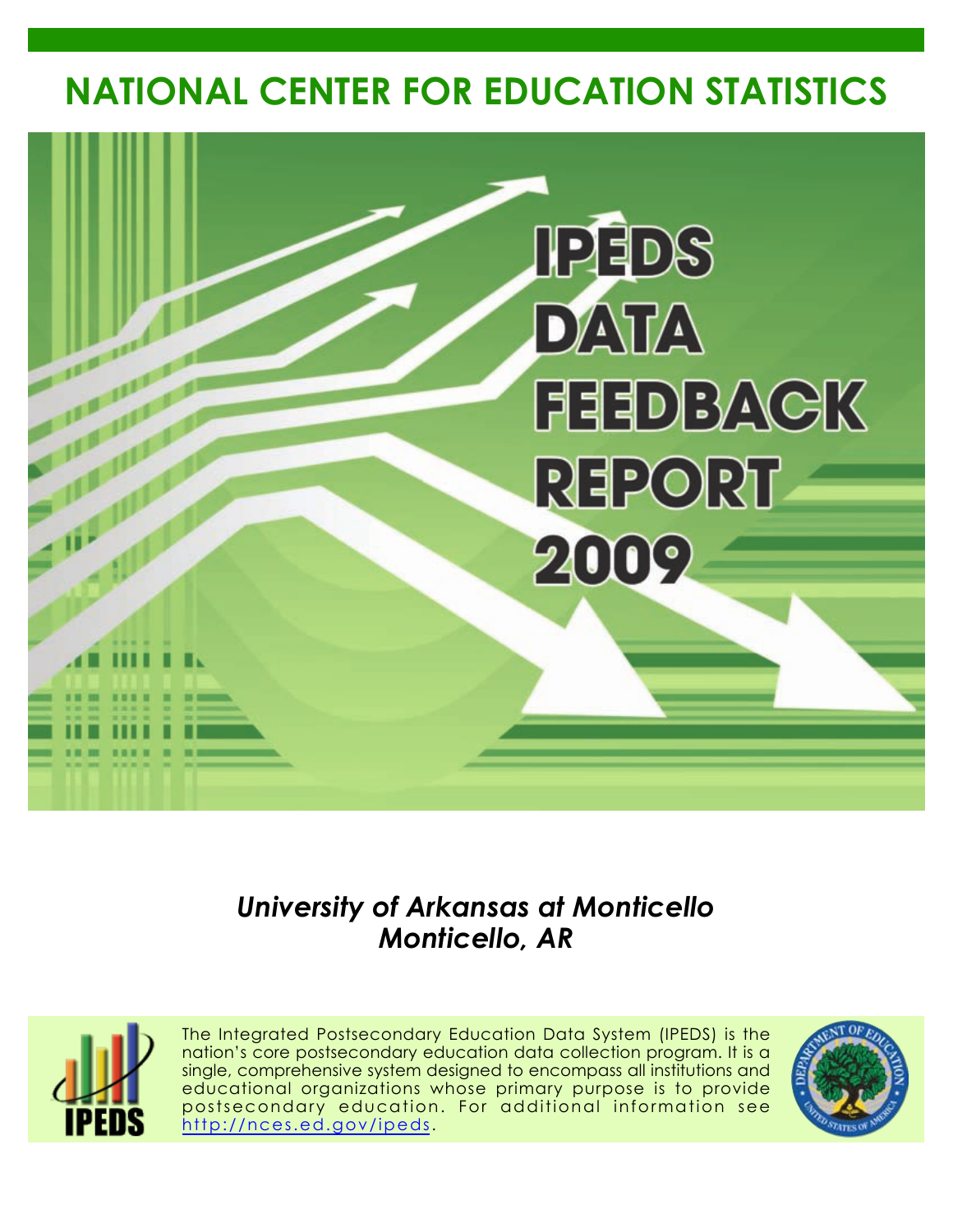#### October, 2009

Dear Institutional Executive:

The National Center for Education Statistics is pleased to provide you with your institution's annual *IPEDS Data Feedback Report*. The report compares data provided by your institution in 2008-09 through the Integrated Postsecondary Education Data System (IPEDS) to data for a similar group of institutions. Like last year, your institution was given the opportunity to select its own comparison group. We strongly encourage institutions to take advantage of the opportunity to select the other institutions to which they want to be compared in the report, as they generally find the report more informative. If your institution did not submit its own group, IPEDS identified a comparison group for you (see the list toward the back of this report for the institutions in your comparison group).

I also encourage you to visit the IPEDS Executive Peer Tool (ExPT) at <http://nces.ed.gov/ipeds/datacenter/>. Not only can you download a PDF of this report as it was sent to you, you can also select a different comparison group and recreate the full report in PDF format. In addition, there are a number of extra figures available in the ExPT that are not included in your original report.

Thank you for supporting IPEDS throughout the data collection process. Without your support and the high quality data that your institution provides, these reports would not be possible. If you have any comments on how we can improve the Data Feedback Report or the ExPT, please send them to ipedsdatafeedback@ed.gov.

Best regards,

Clist S. Miller

Elise S. Miller IPEDS Program Director

#### **What Is IPEDS?**

The Integrated Postsecondary Education Data System (IPEDS) is a system of survey components that collects data from nearly 6,700 institutions across the United States whose primary purpose is to provide postsecondary education. IPEDS collects institution-level data on students (enrollment and graduation rates), student charges, program completions, faculty, staff, and finances.

These data are used at the federal and state level for policy analysis and development; at the institutional level for benchmarking and peer analysis; and by students and parents, through the College Navigator [\(http://collegenavigator.ed.gov\)](http://collegenavigator.ed.gov), to aid in the college search process. For more information about IPEDS, see [http://nces.ed.gov/ipeds.](http://nces.ed.gov/ipeds)

#### **What Is the Purpose of This Report?**

The Data Feedback Report is intended to provide institutions a context for examining the data they submitted to IPEDS. Our goal is to produce a report that is useful to institutional executives and that may help improve the quality and comparability of IPEDS data.

#### **What Is in This Report?**

The figures provided in this report are those suggested by the IPEDS Technical Review Panel. They were developed to provide selected indicators and data elements for your institution and a comparison group of institutions. The figures are based on data collected during the 2008-09 IPEDS collection cycle and are the most recent data available. Additional information about these indicators is provided in the Methodological Notes at the end of the report. Following the figures is a list of the institutions in your comparison group and the criteria used for their selection. Please refer to "Comparison Group" in the Methodological Notes for more information.

#### **How Can I Use This Report?**

Upon receiving your Data Feedback Report (DFR), we strongly encourage you to discuss its contents with your institution's IPEDS keyholder, or other institutional research professionals. Keyholders, appointed by institutional executives, coordinate the institution's IPEDS data submission, frequently working with colleagues across the institution to ensure timely and accurate reporting. Your keyholder can answer questions about how IPEDS data are submitted, how individual indicators are defined, and how to interpret differences between your institution and the group to which it was compared. She or he can also assist you in identifying more appropriate comparison groups, if needed. After discussing the DFR with your keyholder, we encourage you to share it with your campus leadership team. With their assistance, other ways to make use of the DFR can be considered, including how to appropriately incorporate the DFR into existing strategic planning efforts and whether to share parts of the DFR with on- and off-campus stakeholders, including students, staff, faculty, governance board members, community leaders, media, and state and local officials. We are committed to ensuring the DFR is useful to campus executives. If after working with the DFR you have suggestions for future improvements, please send them to ipedsdatafeedback@ed.gov.

#### **Where Can I Do More with IPEDS Data?**

The Executive Peer Tool (ExPT), available through the IPEDS Data Center [\(http://nces.ed.gov/ipeds/datacenter](http://nces.ed.gov/ipeds/datacenter)), is designed to provide campus executives easy access to institutional and comparison group data. Using the ExPT, you can produce reports using different comparison groups and access a wider range of IPEDS variables.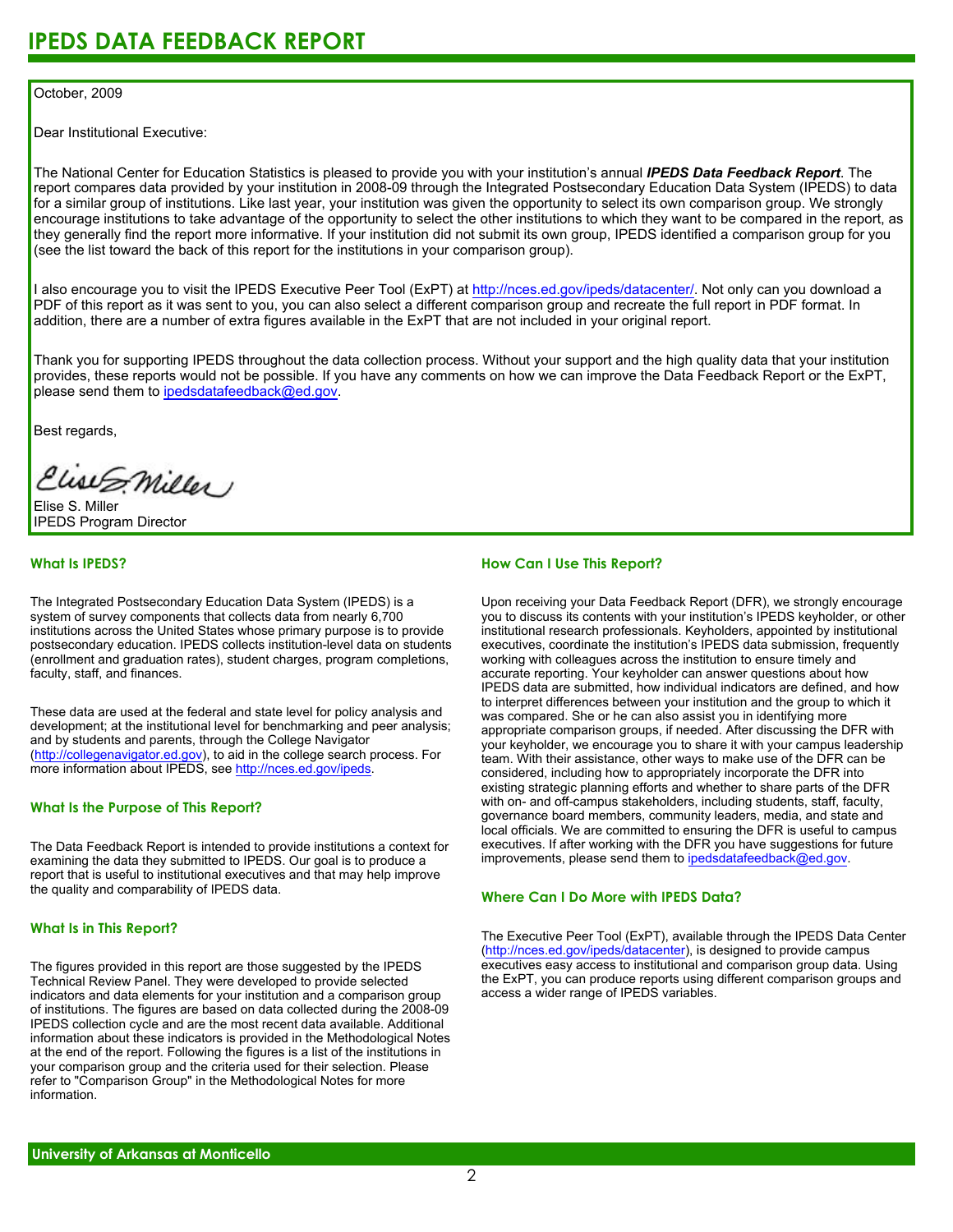**Figure 1. Unduplicated 12-month headcount of all students and of undergraduate students, total FTE enrollment (academic year 2007-08), and full- and part-time fall enrollment (Fall 2008)**

Enrollment measure 0 1,000 2,000 3,000 4,000 5,000 Number of students Part-time fall enrollment Full-time fall enrollment Total FTE enrollmen Unduplicated headcount undergraduates Unduplicated headcount - total 627 995 2,377 2,307 2,726 2,723 3,378 3,875 3,684 4,165 **Your institution** Comparison Group Median (N=14)

NOTE: For details on calculating full-time equivalent (FTE) enrollment, see Calculating FTE in the Methodological Notes at the end of this report. Total headcount, FTE, and fulland part-time fall enrollment include both undergraduate and postbaccalaureate students, when applicable. N is the number of institutions in the comparison group. SOURCE: U.S. Department of Education, National Center for Education Statistics, Integrated Postsecondary Education Data System (IPEDS): Fall 2008, 12-month Enrollment component and Spring 2009, Fall Enrollment component.

**Figure 2. Percent of students enrolled who are women, by level of student: Fall 2008**



NOTE: N is the number of institutions in the comparison group.

SOURCE: U.S. Department of Education, National Center for Education Statistics, Integrated Postsecondary Education Data System (IPEDS): Spring 2009, Fall Enrollment component.

#### **Figure 3. Percent of all students enrolled, by race/ethnicity: Fall 2008**



**The Comparison Group Median (N=14)** Comparison Group Median (N=14)

NOTE: For this survey year, institutions could report race and ethnicity using both 1977 (old) and 1997 (new) Office of Management and Budget categories. Categories shown in this figure are derived by adding comparable categories from both old and new; however, the "Two or more races" category appears only in the 1997 version. For more information about disaggregation of data by race and ethnicity, please see the Methodological Notes at the end of this report. Median values for the comparison group may not add to 100 percent. See "Use of Median Values for Comparison Group" in the Methodological Notes at the end of this report for how median values are determined. N is the number of institutions in the comparison group. SOURCE: U.S. Department of Education, National Center for Education Statistics, Integrated Postsecondary Education Data System (IPEDS): Spring 2009, Fall Enrollment component.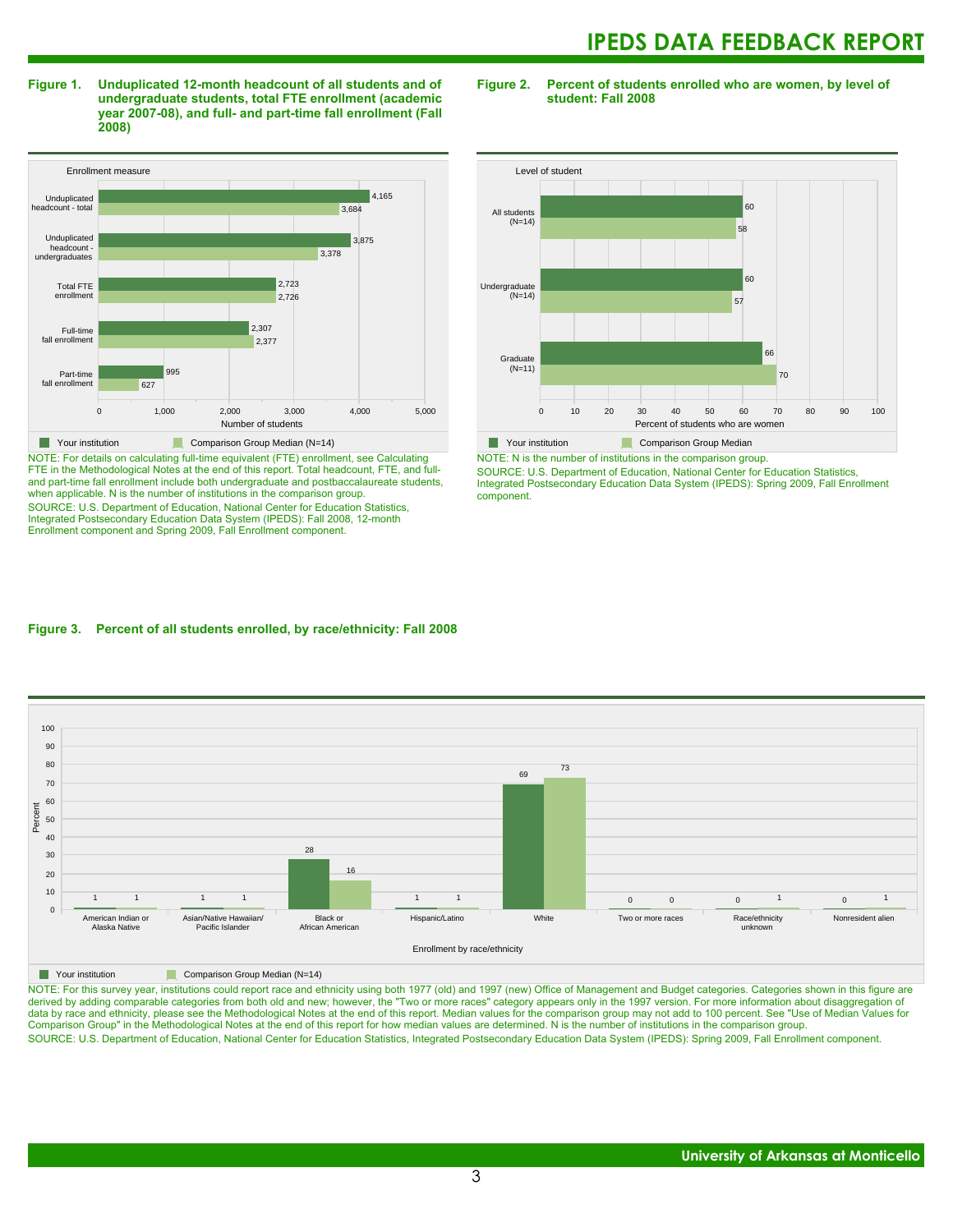#### **Figure 4. Student-to-faculty ratio: Fall 2008**

## 0 5 10 15 20 FTE students per FTE instructional staff Student-to-faculty ratio 17 16 **Your institution** Comparison Group Median (N=14)

NOTE: Student-to-faculty ratio data is presented only for institutions that have undergraduate students; graduate only institutions are not included. For details on how the ratio is calculated, see the Methodological Notes. N is the number of institutions in the comparison group.

SOURCE: U.S. Department of Education, National Center for Education Statistics, Integrated Postsecondary Education Data System (IPEDS): Spring 2009, Fall Enrollment component.

#### **Figure 5. Academic year tuition and required fees for full-time, first-time, degree/certificate-seeking undergraduates: 2006-07–2008-09**



NOTE: The tuition and required fees shown here are the lowest reported from the categories of in-district, in-state, and out-of-state. N is the number of institutions in the comparison group.

SOURCE: U.S. Department of Education, National Center for Education Statistics, Integrated Postsecondary Education Data System (IPEDS): Fall 2008, Institutional Characteristics component.

#### **Figure 6. Percent of students receiving Pell grants: 2007-08**



Your institution Comparison Group Median (N=14) NOTE: N is the number of institutions in the comparison group. SOURCE: U.S. Department of Education, National Center for Education Statistics,

Integrated Postsecondary Education Data System (IPEDS): Spring 2009, Student Financial Aid component.

#### **Figure 7. Percent of full-time, first-time, degree/certificate-seeking undergraduate students receiving Federal, State/local, and Institutional grant aid, by type of grant: 2007-08**



NOTE: Pell Grants and Other Federal Grants are included in Federal Grants above. For details on how students are counted for financial aid reporting, see Cohort Determination for Reporting Student Financial Aid and Graduation Rates in the Methodological Notes at the end of this report. N is the number of institutions in the comparison group. SOURCE: U.S. Department of Education, National Center for Education Statistics, Integrated Postsecondary Education Data System (IPEDS): Spring 2009, Student Financial Aid component.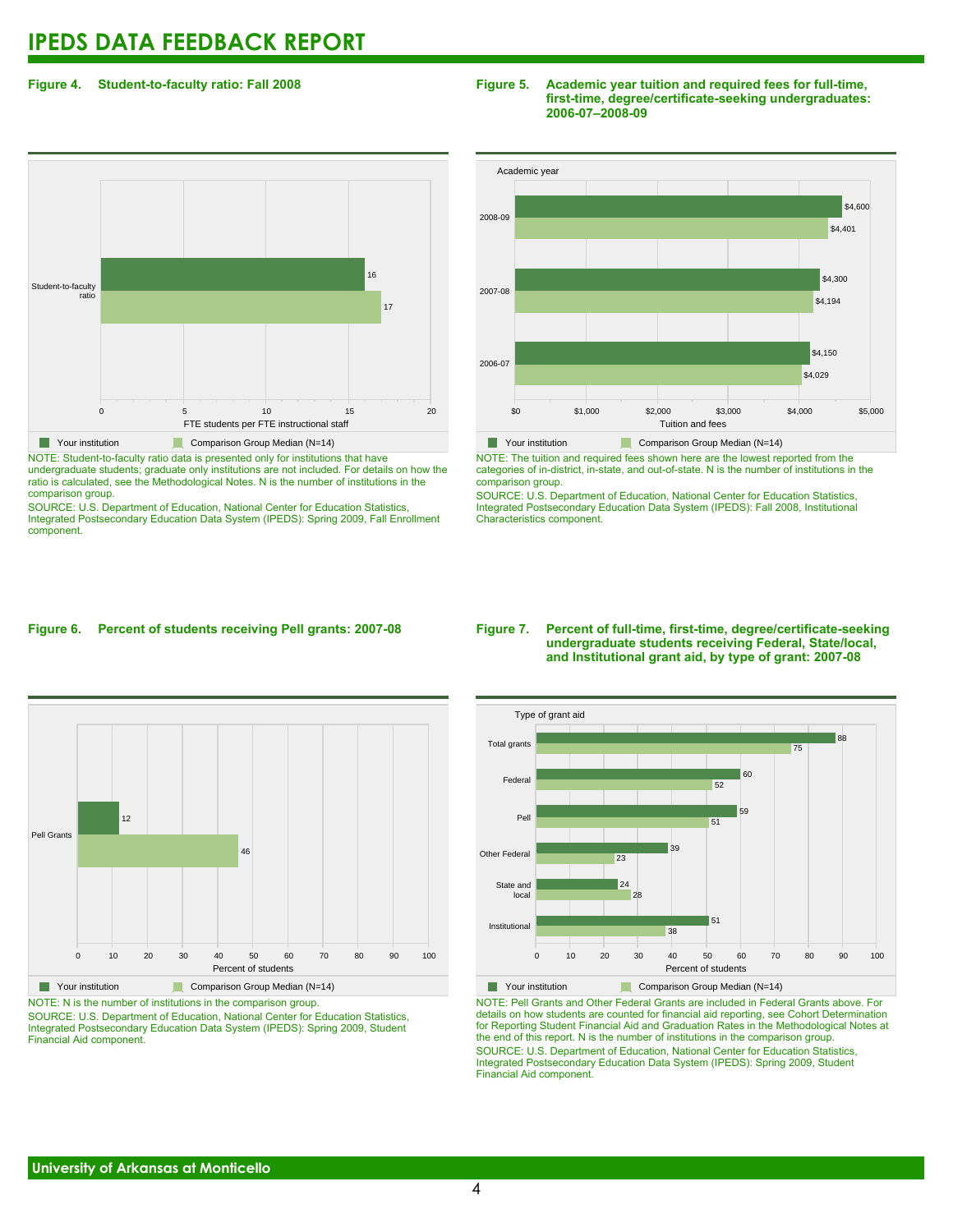**Figure 8. Average amounts of Federal, State/local, and institutional grant aid received by full-time, first-time, degree/certificate-seeking undergraduates, by type of grant: 2007-08**



NOTE: Pell Grants and Other Federal Grants are included in Federal Grants above. Average grant values were calculated by dividing the total grants awarded by the total number of recipients in each institution. N is the number of institutions in the comparison group.

SOURCE: U.S. Department of Education, National Center for Education Statistics, Integrated Postsecondary Education Data System (IPEDS): Spring 2009, Student Financial Aid component.

#### **Figure 9. Percent of full-time, first-time, degree/certificate-seeking undergraduate students receiving loans, by type of loan: 2007-08**



NOTE: For details on how students are counted for financial aid reporting, see Cohort Determination for Reporting Student Financial Aid and Graduation Rates in the Methodological Notes at the end of this report. N is the number of institutions in the

comparison group. SOURCE: U.S. Department of Education, National Center for Education Statistics, Integrated Postsecondary Education Data System (IPEDS): Spring 2009, Student Financial Aid component.

#### **Figure 10. Average amounts of loans received by full-time, firsttime, degree/certificate-seeking undergraduates, by type of loan: 2007-08**



NOTE: Average loan values were calculated by dividing the total loans awarded by the total number of recipients in each institution. N is the number of institutions in the comparison group.

SOURCE: U.S. Department of Education, National Center for Education Statistics, Integrated Postsecondary Education Data System (IPEDS): Spring 2009, Student Financial Aid component.

#### **Figure 11. Retention rates of first-time, degree/certificate-seeking undergraduate students, by enrollment status: Fall 2008**



NOTE: Retention rates are measured from the fall of first enrollment to the following fall. 4 yr institutions report retention rates for students seeking a bachelor's degree. For more information, see the Methodological Notes at the end of this report. N is the number of institutions in the comparison group.

SOURCE: U.S. Department of Education, National Center for Education Statistics, Integrated Postsecondary Education Data System (IPEDS): Spring 2009, Fall Enrollment component.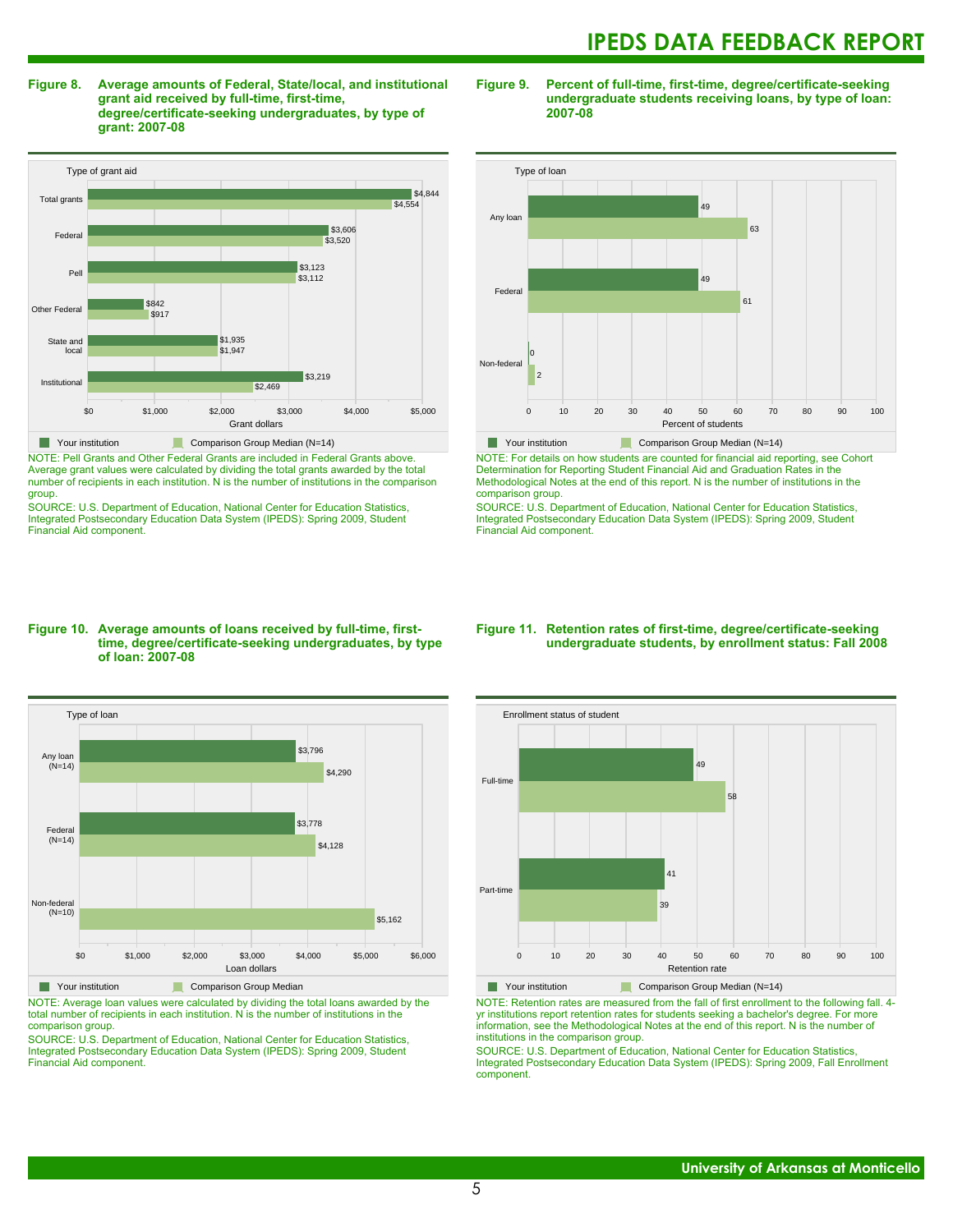#### **Figure 12. Graduation rate cohort as a percent of all undergraduates and as a percent of total entering students (Fall 2008); graduation rate and transfer-out rate (2002 cohort)**



NOTE: Graduation rate cohort includes all full-time, first-time, degree/certificate-seeking undergraduate students. Entering class includes all students coming to the institution for the first time. Only institutions with a mission to prepare students to transfer are required to report transfers out. Graduation and transfer-out rates are the Student Right-to-Know rates. For more information, see the Methodological Notes. N is the number of institutions in the comparison group.

SOURCE: U.S. Department of Education, National Center for Education Statistics, Integrated Postsecondary Education Data System (IPEDS): Spring 2009, Graduation Rates component and Fall Enrollment component.





**The Comparison Group Median** 

NOTE: For this survey year, institutions could report race and ethnicity using both 1977 (old) and 1997 (new) Office of Management and Budget categories. Categories shown in this figure are derived by adding comparable categories from both old and new; however, the "Two or more races" category appears only in the 1997 version. For more information about disaggregation of data by race and ethnicity, please see the Methodological Notes at the end of this report. The graduation rates are the Student Right-to-Know (SRK) rates. For more information see the Methodological Notes at the end of the report. N is the number of institutions in the comparison group. At least three values in the comparison group are required to calculate the median. SOURCE: U.S. Department of Education, National Center for Education Statistics, Integrated Postsecondary Education Data System (IPEDS): Spring 2009, Graduation Rates component.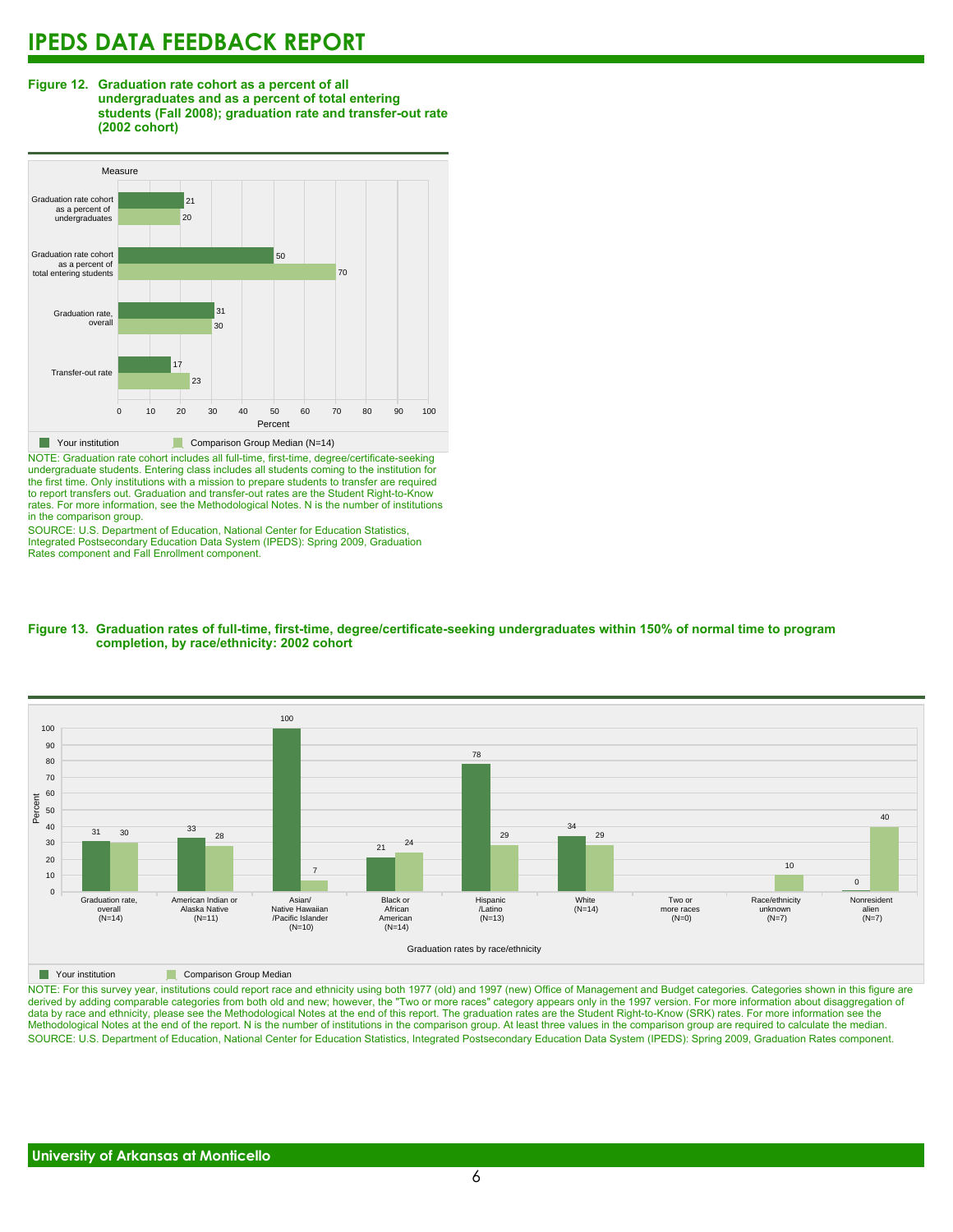#### **Figure 14. Bachelor's degree graduation rates of full-time, first-time, degree/certificate-seeking undergraduates within 4 years, 6 years, and 8 years: 2000 cohort**

**Figure 15. Number of degrees awarded, by level: Academic year 2007-08**



NOTE: The 4-year and 6-year graduation rates are the Student Right-to-Know (SRK) rates; the 8-year rate is calculated using the same methodology. For more information see the Methodological Notes at the end of the report. N is the number of institutions in the comparison group.

SOURCE: U.S. Department of Education, National Center for Education Statistics, Integrated Postsecondary Education Data System (IPEDS): Spring 2009, Graduation Rates component.



NOTE: N is the number of institutions in the comparison group.

SOURCE: U.S. Department of Education, National Center for Education Statistics, Integrated Postsecondary Education Data System (IPEDS): Fall 2008, Completions component.

#### **Figure 16. Full-time equivalent staff, by assigned position: Fall 2008**



**The Comparison Group Median (N=14)** Comparison Group Median (N=14)

NOTE: Graduate assistants are not included in this figure. N is the number of institutions in the comparison group.

SOURCE: U.S. Department of Education, National Center for Education Statistics, Integrated Postsecondary Education Data System (IPEDS): Winter 2008-09, Human Resources component.

#### **Figure 17. Average salaries of full-time instructional staff equated to 9-month contracts, by academic rank: Academic year 2008-09**



NOTE: Average full-time instructional staff salaries for 11/12-month contracts were adjusted to 9-month average salaries by multiplying the 11/12-month salary by .8182. Salaries based on less than 9-month contracts are not included. Medical school staff salaries are not included. N is the number of institutions in the comparison group. At least three values in the comparison group are required to calculate the median. SOURCE: U.S. Department of Education, National Center for Education Statistics, Integrated Postsecondary Education Data System (IPEDS): Winter 2008-09, Human Resources component.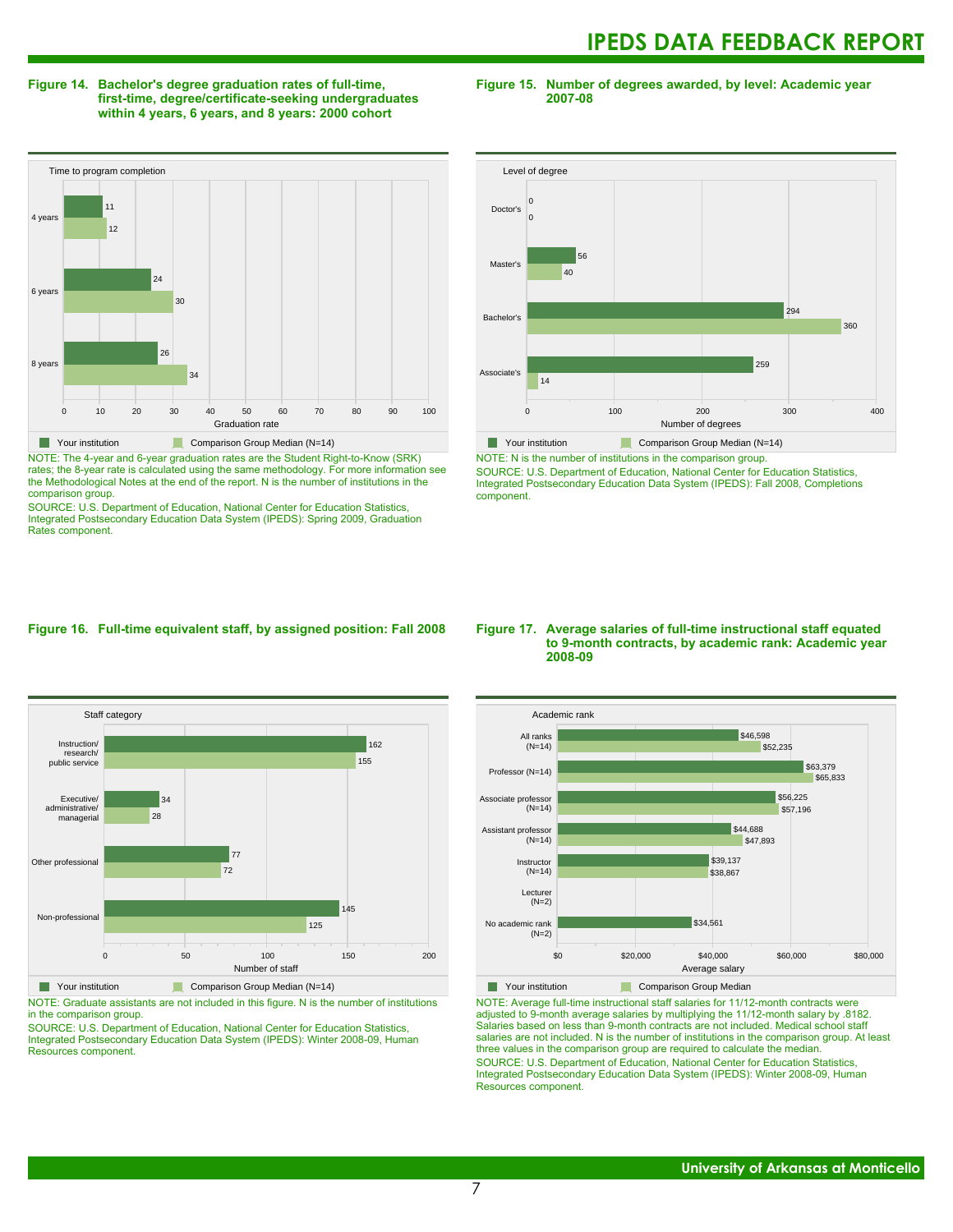**Figure 18. Percent distribution of core revenues, by source: Fiscal year 2008**

#### Revenue source 0 10 20 30 40 50 60 70 80 90 100 Percent Other core revenues Government grants<br>and contracts ..........<br>and cont Local appropriations **State** appropriations Tuition and fees 9 16 29 28 0 0  $\overline{40}$ 46  $20$ 10 Your institution Comparison Group Median (N=14)

NOTE: The comparison group median is based on those members of the comparison group that report finance data using the same accounting standards as the focus institution. For a detailed definition of core revenues, see the Methodological Notes. N is the number of institutions in the comparison group.

SOURCE: U.S. Department of Education, National Center for Education Statistics, Integrated Postsecondary Education Data System (IPEDS): Spring 2009, Finance component.

#### **Figure 19. Core revenues per FTE enrollment, by source: Fiscal year 2008**



NOTE: The comparison group median is based on those members of the comparison group that report finance data using the same accounting standards as the focus institution. For details on calculating FTE enrollment and a detailed definition of core revenues, see the Methodological Notes. N is the number of institutions in the comparison group.

SOURCE: U.S. Department of Education, National Center for Education Statistics, Integrated Postsecondary Education Data System (IPEDS): Fall 2008, 12-month Enrollment component and Spring 2009, Finance component.

#### **Figure 20. Percent distribution of core expenses, by function: Fiscal year 2008**



NOTE: The comparison group median is based on those members of the comparison group that report finance data using the same accounting standards as the focus institution. For a detailed definition of core expenses, see the Methodological Notes. N is the number of institutions in the comparison group.

SOURCE: U.S. Department of Education, National Center for Education Statistics, Integrated Postsecondary Education Data System (IPEDS): Spring 2009, Finance component.

#### **Figure 21. Core expenses per FTE enrollment, by function: Fiscal year 2008**



NOTE: The comparison group median is based on those members of the comparison group that report finance data using the same accounting standards as the focus institution. Expenses per full-time equivalent (FTE) enrollment, particularly instruction, may be inflated because finance data includes all core expenses while FTE reflects credit activity only. For details on calculating FTE enrollment and a detailed definition of core expenses, see the Methodological Notes. N is the number of institutions in the comparison group.

SOURCE: U.S. Department of Education, National Center for Education Statistics, Integrated Postsecondary Education Data System (IPEDS): Fall 2008, 12-month Enrollment component and Spring 2009, Finance component.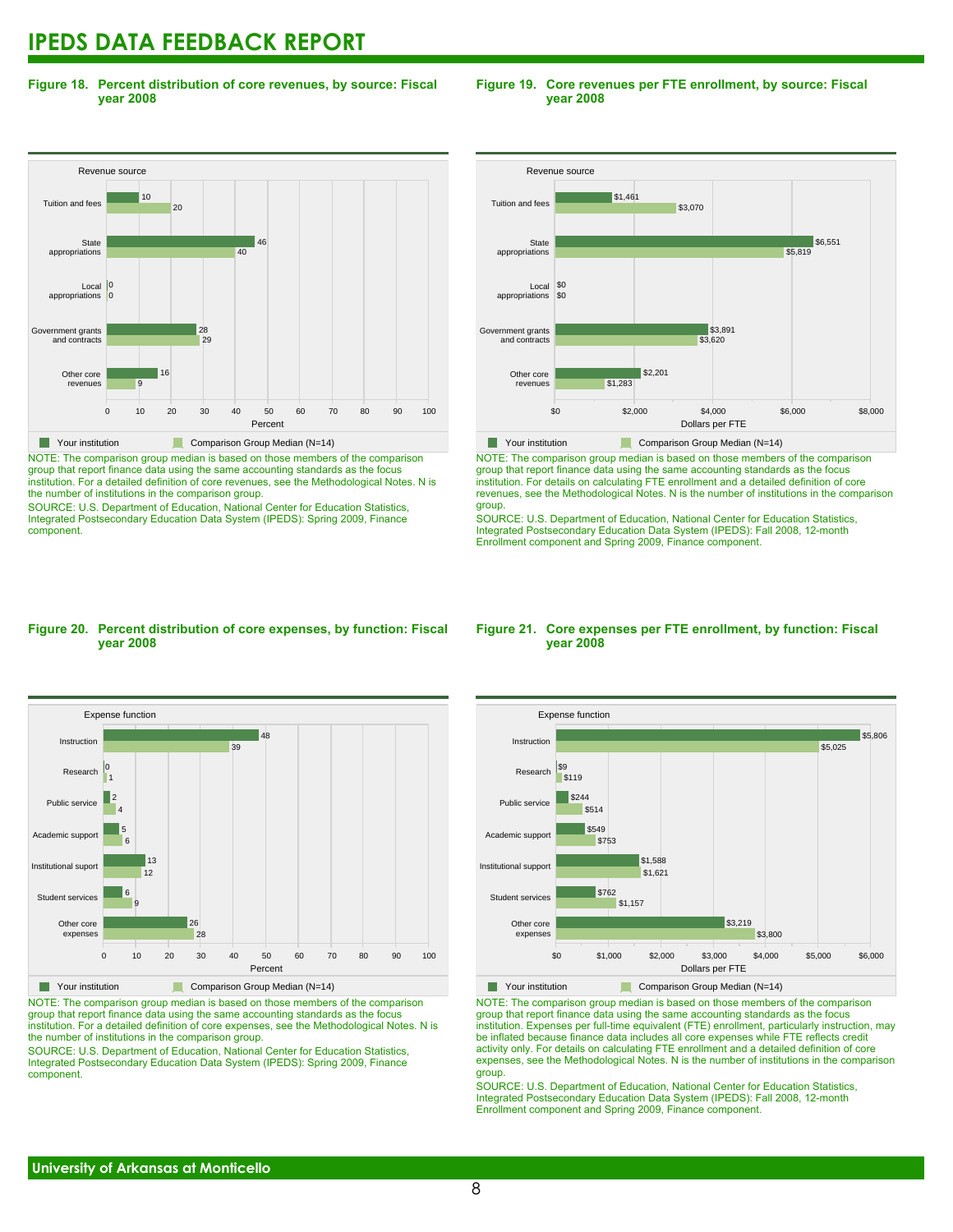### **COMPARISON GROUP**

The custom comparison group chosen by University of Arkansas at Monticello includes the following 14 institutions:

Black Hills State University (Spearfish, SD)

- Bluefield State College (Bluefield, WV)
- Cameron University (Lawton, OK)
- Concord University (Athens, WV)
- Glenville State College (Glenville, WV)
- Henderson State University (Arkadelphia, AR)
- Kentucky State University (Frankfort, KY)
- ▶ Northwestern Oklahoma State University (Alva, OK)
- Savannah State University (Savannah, GA)
- Southeastern Oklahoma State University (Durant, OK)
- Southern Arkansas University Main Campus (Magnolia, AR)
- The University of Montana-Western (Dillon, MT)
- University of Arkansas at Pine Bluff (Pine Bluff, AR)
- West Virginia State University (Institute, WV)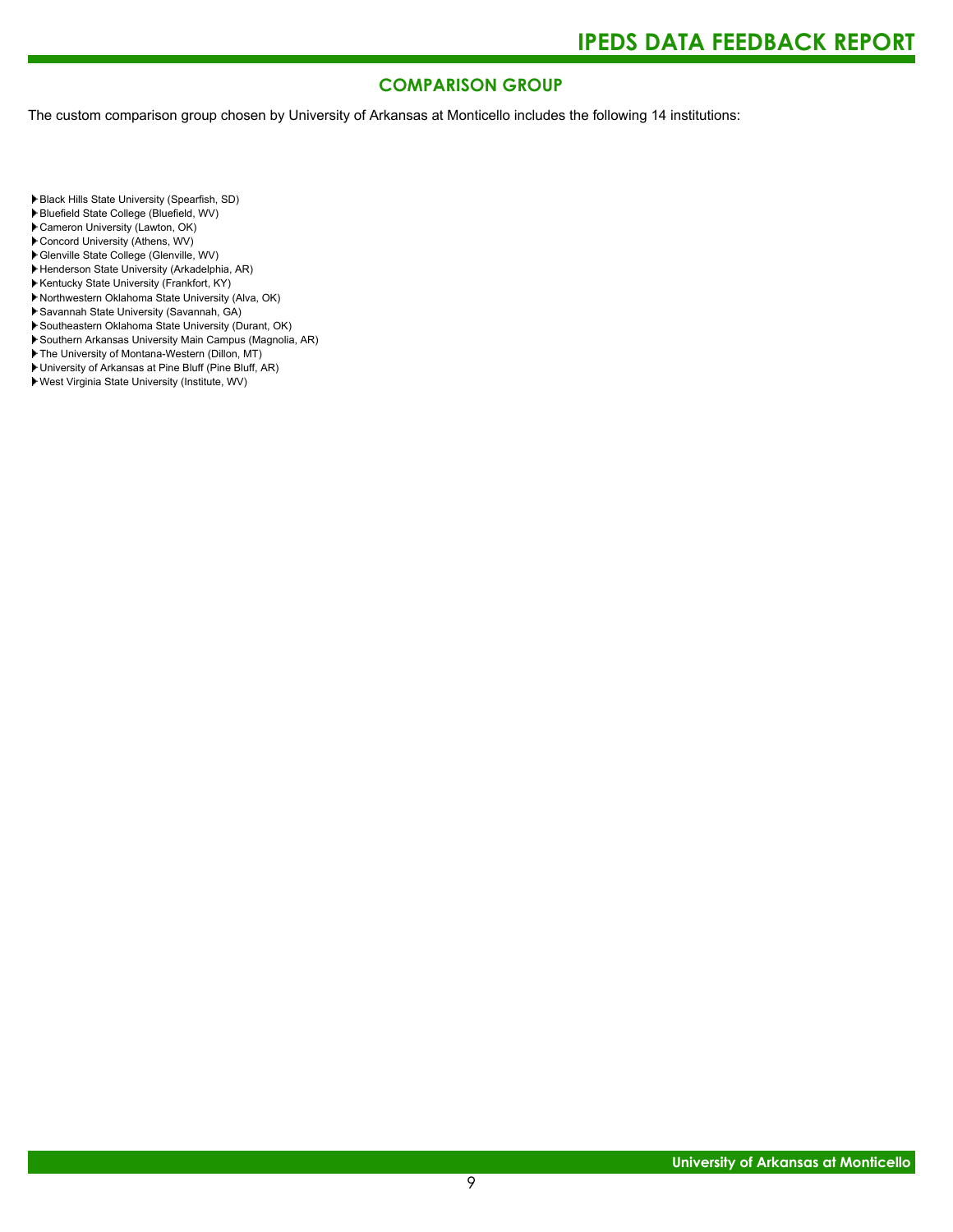### **METHODOLOGICAL NOTES**

#### **Overview**

This report is based on data supplied by institutions to IPEDS during the 2008-09 survey year. Response rates exceeded 99 percent for most surveys. Detailed response tables are included in IPEDS First Look reports, which can be found at [http://nces.ed.gov/pubsearch/getpubcats.asp?sid=010.](http://nces.ed.gov/pubsearch/getpubcats.asp?sid=010)

#### **Comparison Groups**

Comparison group data are included to provide a context for interpreting your institution's statistics. If your institution did not define a Custom Comparison Group for this report by July 14, NCES selected a comparison group for you based on the institutional characteristics detailed immediately above the listing of the comparison group institutions. (If the Carnegie Classification of Institutions of Higher Education was used as an institutional characteristic in the definition of a comparison group, the 2005 Basic version was used.) The comparison group used in this report may not reflect your institution's peer group, or you may wish to compare your institution to other groups. The Executive Peer Tool (ExPT) (<http://nces.ed.gov/ipeds/datacenter/>) can be used to reproduce the figures in this report using different peer groups.

#### **Use of Median Values for Comparison Group**

The value for the focus institution is compared to the median value for the comparison group for each statistic included in the figure. If more than one statistic is presented in a figure, the median values are determined separately for each indicator or statistic. Where percentage distributions are presented, median values may not add to 100 percent. Through the ExPT, users have access to all of the data used to create the figures included in this report.

#### **Missing Statistics**

If a statistic is not reported for your institution, the omission indicates that the statistic is not relevant to your institution and the data were not collected. As such, not all notes listed below may be applicable to your report.

#### **Use of Imputed Data**

All IPEDS data are subject to imputation for total (institutional) and partial (item) nonresponse. If necessary, imputed values were used to prepare your report.

#### **Data Confidentiality**

IPEDS data are not collected under a pledge of confidentiality.

#### **Disaggregation of Data by Race/Ethnicity**

When applicable, some statistics are disaggregated by race/ethnicity. Between survey years 2008-09 and 2010-11, the categories used for the collection and reporting of race/ethnicity data in IPEDS are transitioning to those developed in 1997 by the Office of Management and Budget, and institutions may report using either those categories, the older (1977) categories, or a mixture of both. Therefore, during the transition, only derived categories that present comparable data will be displayed. Detailed information about these changes can be found at <http://nces.ed.gov/ipeds/reic/resource.asp>.

#### **Postbaccalaureate Degree Categories**

In 2008-09 IPEDS, new postbaccalaureate degree categories were introduced as optional. The new categories are Doctor's degree-Research/scholarship, Doctor's degree-Professional practice, and Doctor's degree-Other. In addition, the First-professional degree and certificate categories and the single Doctor's degree category are being phased out. During the transition period, all First-professional students are reflected as graduate students, all First-professional degrees awarded are reflected as Doctor's degrees, and all Doctor's degrees reported under the new categories are aggregated under a single Doctor's degree category, so that data reported by all institutions are comparable.

#### **Cohort Determination for Reporting Student Financial Aid and Graduation Rates**

Student cohorts for reporting Student Financial Aid and Graduation Rates data are based on the reporting type of the institution. For institutions that report based on an academic year (those operating on standard academic terms), student counts and cohorts are based on fall term data. Student counts and cohorts for program reporters (those that do not operate on standard academic terms) are based on unduplicated counts of students enrolled during a full 12-month period.

#### **Description of Statistics Used in the Figures**

#### *Core Expenses*

Core expenses for public institutions using the Governmental Accounting Standards Board (GASB) standards include expenses for instruction, research, public service, academic support, institutional support, student services, operation and maintenance of plant, depreciation, scholarships and fellowships, other expenses, and nonoperating expenses. Core expenses for private, not-for-profit and public institutions reporting under the Financial Accounting Standards Board (FASB) standards include expenses for instruction, research, public service, academic support, student services, institutional support, net grant aid to students, and other expenses. For all institutions, core expenses exclude expenses for auxiliary enterprises (e.g., bookstores, dormitories), hospitals, and independent operations. Expenses for operation and maintenance of plant for GASB institutions are included in other core expenses, but are allocated to each of the other functions for FASB institutions.

#### *Core Revenues*

Core revenues for public institutions reporting under GASB standards include tuition and fees; government appropriations (federal, state, and local); government grants and contracts; private gifts, grants, and contracts; investment income; other operating and nonoperating sources; and other revenues and additions. Core revenues for private, not-for-profit institutions (and a small number of public institutions) reporting under FASB include tuition and fees; government appropriations (federal, state, and local); government grants and contracts; private gifts, grants, and contracts; investment return; sales and services of educational activities; and other sources. Core revenues for private, for-profit institutions reporting under FASB standards include tuition and fees; government appropriations (federal, state, and local); government grants and contracts; private grants and contracts; net investment income; sales and services of educational activities; and other sources. In general, core revenues exclude revenues from auxiliary enterprises (e.g., bookstores, dormitories), hospitals, and independent operations.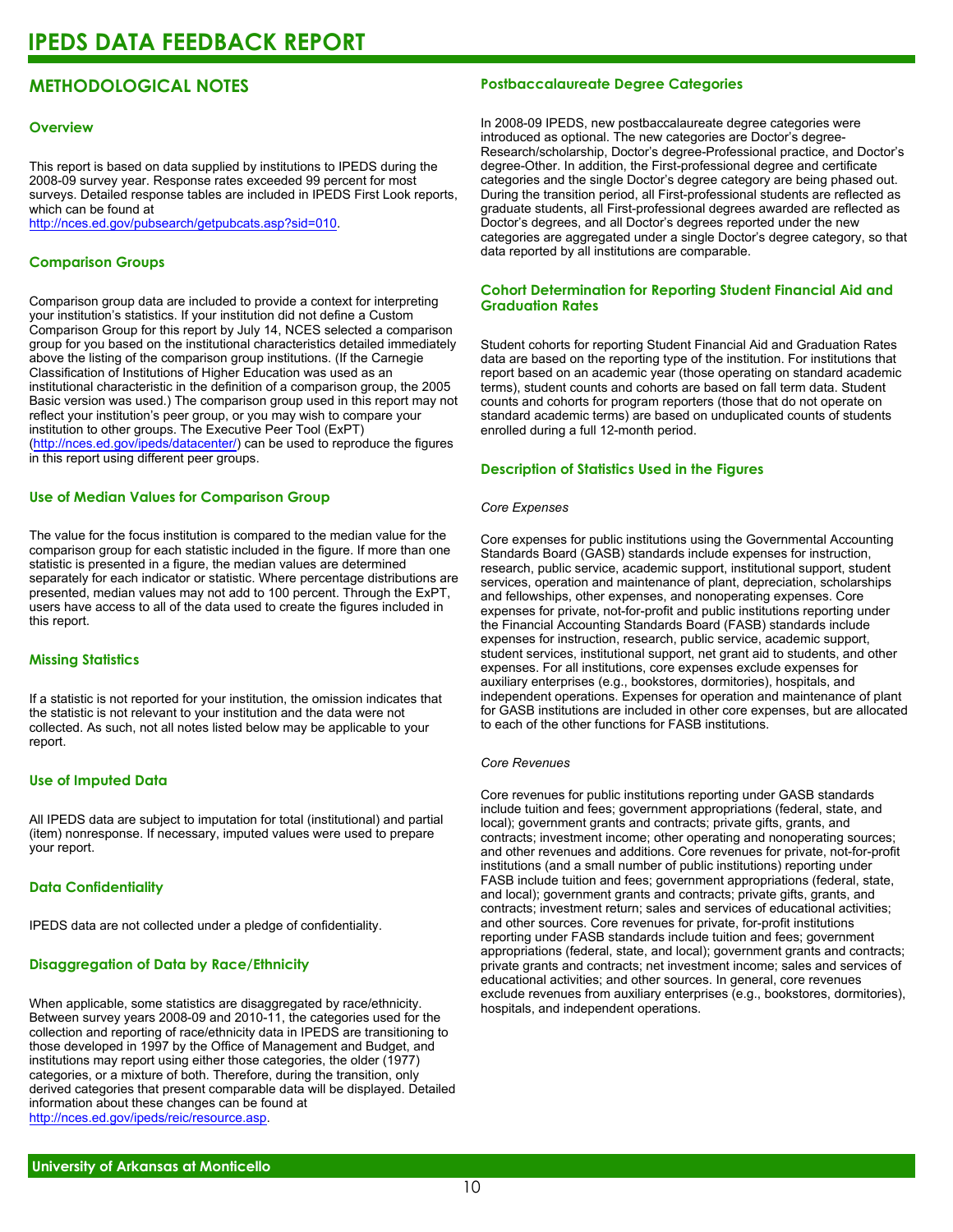#### *Endowment Assets*

Endowment assets, for public institutions under GASB standards, and private, not-for-profit institutions under FASB standards, include gross investments of endowment funds, term endowment funds, and funds functioning as endowment for the institution and any of its foundations and other affiliated organizations. Private, for-profit institutions under FASB do not hold or report endowment assets.

#### *Equated Instructional Staff Salaries*

Total salary outlays for full-time instructional staff on 11/12-month contracts were equated to 9/10-month outlays by multiplying the outlay for 11/12 month contracted instructional staff by 0.8182. The equated outlays were then added to the outlays for 9/10-month instructional staff to determine an average salary for each rank. Salaries for staff on less-than-9-month contracts are not included.

#### *FTE for Enrollment*

The full-time equivalent (FTE) enrollment used in this report is the sum of the institution's FTE undergraduate enrollment and FTE graduate enrollment (as calculated from or reported on the 2007-08 12-month Enrollment component) plus the estimated FTE of first-professional students. Undergraduate and graduate FTE are estimated using 12-month instructional activity (credit and/or contact hours). If applicable, firstprofessional FTE is estimated by calculating the ratio of full-time to parttime first-professional students from the 2007 fall counts and applying this ratio to the 2007-08 12-month unduplicated headcount of first-professional students. The estimated number of full-time students is added to one-third of the estimated number of part-time students. See "Calculation of FTE Students (using instructional activity)" in the IPEDS Glossary at <http://nces.ed.gov/ipeds/glossary/>.

#### *FTE for Staff*

The full-time equivalent (FTE) of staff is calculated by summing the total number of full-time staff from the Employees by Assigned Position (EAP) section of the Human Resources component and adding one-third of the total number of part-time staff.

#### *Graduation Rates and Transfer-out Rate*

Graduation rates are those developed to satisfy the requirements of the Student Right-to-Know and Higher Education Opportunity Acts and are defined as the total number of individuals from a given cohort of full-time, first-time, degree/certificate-seeking undergraduates who completed a degree or certificate within a given percent of normal time (for the degree or certificate) before the ending status date of August 31, 2008, divided by the entire cohort of full-time, first-time, degree/certificate-seeking undergraduates minus any allowable exclusions. Institutions are permitted to exclude from the initial cohort students who died or were totally and permanently disabled; those who left school to serve in the armed forces or were called to active duty; those who left to serve with a foreign aid service of the federal government, such as the Peace Corps; and those who left to serve on an official church mission. Transfer-out rate is the total number of students from the cohort who are known to have transferred out of the reporting institution within the same time period, divided by the same adjusted cohort. Only institutions with a mission that includes preparing students to transfer are required to report transfers out.

#### *Retention Rates*

Full-time retention rates are defined as the number of full-time, first-time, degree/certificate-seeking undergraduate students who enter the institution for the first time in the fall and who return to the same

## **IPEDS DATA FEEDBACK REPORT**

institution the following fall (as either full- or part-time), divided by the total number of full-time, first-time, degree/certificate-seeking undergraduates in the fall of first entrance. Part-time retention rates are similarly defined. For 4 -year institutions offering a bachelor's degree, this rate is reported only for those students seeking a bachelor's degree. For less than 4-year institutions, the rate is calculated for all degree/certificate-seeking students.

#### *Salaries, Wages, and Benefits*

Salaries, wages, and benefits, for public institutions under GASB standards, and private, not-for-profit institutions under FASB standards, include amounts paid as compensation for services to all employees regardless of the duration of service, and amounts made to or on behalf of an individual over and above that received in the form of a salary or wage. Frequently, benefits are associated with an insurance payment. Private, for -profit institutions under FASB standards do not report salaries.

#### *Student-to-Faculty Ratio*

An institution's student-to-faculty ratio is calculated by determining the number of FTE students (using Fall Enrollment data) divided by the total FTE instructional staff (using the total Primarily instruction + Instruction/research/public service staff reported on the EAP section of the Human Resources component). For this calculation, FTE for students is equal to the number of full-time students plus one-third the number of parttime students; FTE for instructional staff is similarly calculated. Students enrolled in "stand-alone" graduate or professional programs and instructional staff teaching in these programs are excluded from the FTE calculations. "Stand-alone" graduate or professional programs are those programs such as medicine, law, veterinary, dentistry, social work, or public health, in which faculty teach virtually only graduate-level students (also referred to as "independent" programs).

#### *Total Entering (Undergraduate-Level) Students*

Total entering students are students at the undergraduate level, both fulland part-time, coming into the institution for the first time in the fall term (or the prior summer term who returned again in the fall). This includes all firsttime undergraduate students, students transferring into the institution at the undergraduate level, and non-degree/certificate seeking undergraduates entering in the fall. Only degree-granting institutions report total entering students.

#### *Tuition and Required Fees*

Tuition is defined as the amount of money charged to students for instructional services; required fees are those fixed sum charges to students for items not covered by tuition that are required of such a large proportion of all students that the student who does not pay the charge is an exception. The amounts used in this report are for full-time, first-time, degree/certificate-seeking undergraduates and are those used by the financial aid office to determine need. For institutions that have differential tuition rates for in-district or in-state students, the lowest tuition rate is used in the figure. Only institutions that operate on standard academic terms will have tuition figures included in their report.

#### **Additional Methodological Information**

Additional methodological information on the IPEDS components can be found in the publications available at <http://nces.ed.gov/pubsearch/getpubcats.asp?sid=010>.

Additional definitions of variables used in this report can be found in the IPEDS online glossary available at <http://nces.ed.gov/ipeds/glossary/>.